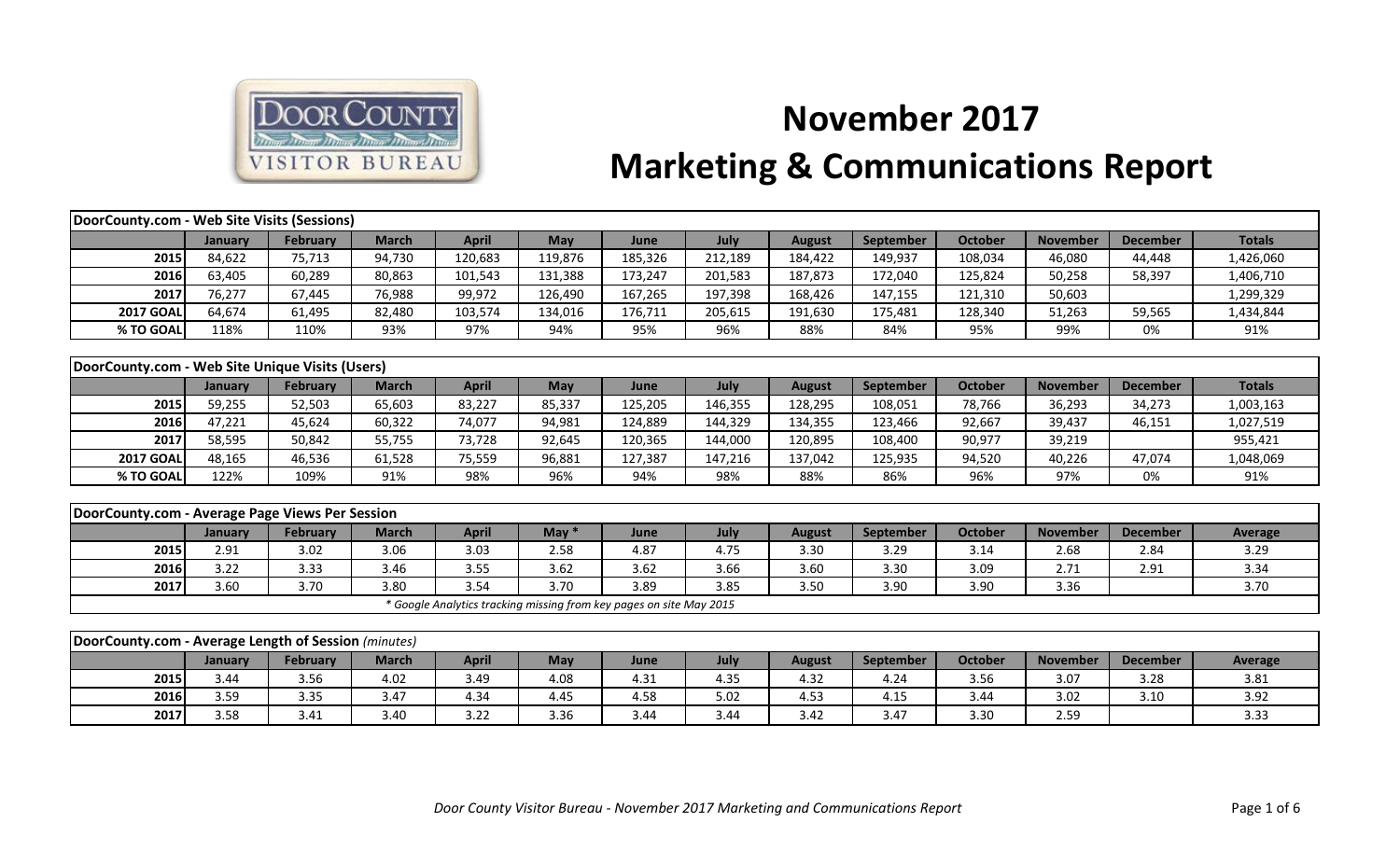| DoorCounty.com - Mobile Web Site Useage                     |                |                 |              |              |                           |                                                                     |           |               |                  |                            |                 |                                                  |               |
|-------------------------------------------------------------|----------------|-----------------|--------------|--------------|---------------------------|---------------------------------------------------------------------|-----------|---------------|------------------|----------------------------|-----------------|--------------------------------------------------|---------------|
|                                                             | January        | <b>February</b> | <b>March</b> | <b>April</b> | $May*$                    | June                                                                | July      | <b>August</b> | September        | <b>October</b>             | <b>November</b> | <b>December</b>                                  | <b>Totals</b> |
| 2015                                                        | 39,024         | 21,610          | 43,392       | 54,501       | 30,019                    | 87,000                                                              | 103,550   | 94,460        | 75,538           | 56,316                     | 26,040          | 22,569                                           | 654,019       |
| 2016                                                        | 30,943         | 31,015          | 39,684       | 50,397       | 69,140                    | 91,729                                                              | 114,452   | 103,485       | 103,174          | 73,631                     | 26,980          | 31,466                                           | 766,096       |
| 2017                                                        | 38,705         | 35,937          | 41,817       | 57,049       | 71,136                    | 95,896                                                              | 102,656   | 102,829       | 90,935           | 77,295                     | 30,030          |                                                  | 744,285       |
|                                                             |                |                 |              |              |                           | * Google Analytics tracking missing from key pages on site May 2015 |           |               |                  |                            |                 |                                                  |               |
|                                                             |                |                 |              |              |                           |                                                                     |           |               |                  |                            |                 |                                                  |               |
| DoorCounty.com - Top Ten Most Requested Pages for the Month |                |                 |              |              |                           |                                                                     |           |               |                  |                            |                 |                                                  |               |
| 1) /Home                                                    |                |                 |              |              | 5) / experience/ events   |                                                                     |           |               |                  | 9) /stay/cottage-house     |                 |                                                  |               |
| 2) /social-contest-2017                                     |                |                 |              |              |                           | 6) /social-contest-2017/thank-you                                   |           |               |                  |                            |                 | 10)/content/2017-thanksgiving-dinner-restaurants |               |
| 3) /winter                                                  |                |                 |              |              | 7) /winter-seasonal       |                                                                     |           |               |                  |                            |                 |                                                  |               |
| 4) /stay/log-cabin-log-house                                |                |                 |              |              | 8) /stay                  |                                                                     |           |               |                  |                            |                 |                                                  |               |
|                                                             |                |                 |              |              |                           |                                                                     |           |               |                  |                            |                 |                                                  |               |
| DoorCounty.com - Top Ten Sources for the Month              |                |                 |              |              |                           |                                                                     |           |               |                  |                            |                 |                                                  |               |
| 1) Google/organic                                           |                |                 |              |              | 5) google/cpc             |                                                                     |           |               |                  | 9) facebook.com/social     |                 |                                                  |               |
| 2) (direct)                                                 |                |                 |              |              | 6) bing/organic           |                                                                     |           |               |                  | 10) AdRoll/General Banners |                 |                                                  |               |
| 3) Door County Visitor Bureau/Email                         |                |                 |              |              | 7) Instagram/Instagram Ad |                                                                     |           |               |                  |                            |                 |                                                  |               |
| 4) Facebook/Facebook Ad                                     |                |                 |              |              | 8) yahoo/organic          |                                                                     |           |               |                  |                            |                 |                                                  |               |
|                                                             |                |                 |              |              |                           |                                                                     |           |               |                  |                            |                 |                                                  |               |
| <b>Social Media: Facebook</b>                               |                |                 |              |              |                           |                                                                     |           |               |                  |                            |                 |                                                  |               |
| <b>Impressions</b>                                          | <b>January</b> | February        | <b>March</b> | <b>April</b> | May                       | June                                                                | July      | <b>August</b> | September        | <b>October</b>             | <b>November</b> | <b>December</b>                                  | <b>Totals</b> |
| 2015                                                        | 826,778        | 594,789         | 839,094      | 1,204,160    | 1,097,071                 | 1,201,542                                                           | 1,286,647 | 925,223       | 1,065,510        | 1,045,703                  | 1,088,533       | 563,186                                          | 11,738,236    |
| 2016                                                        | 994,271        | 1,014,098       | 758,324      | 1,194,643    | 1,530,365                 | 1,611,401                                                           | 2,131,033 | 2,262,757     | 3,573,818        | 3,378,374                  | 1,313,169       | 1,228,910                                        | 20,991,163    |
| 2017                                                        | 1,730,644      | 1,649,293       | 1,603,254    | 2,687,615    | 2,259,999                 | 1,435,229                                                           | 1,284,035 | 3,663,514     | 2,488,993        | 2,534,517                  | 2,129,113       |                                                  | 23,466,206    |
| <b>Post Views</b>                                           | <b>January</b> | <b>February</b> | <b>March</b> | <b>April</b> | May                       | June                                                                | July      | <b>August</b> | <b>September</b> | <b>October</b>             | <b>November</b> | <b>December</b>                                  | <b>Totals</b> |
| 2015                                                        | 555,825        | 388,349         | 555,850      | 772,633      | 739,233                   | 768,594                                                             | 847,893   | 686,341       | 679,592          | 739,724                    | 856,575         | 407,601                                          | 7,998,210     |
| 2016                                                        | 780,727        | 773,366         | 581,832      | 855,534      | 1,164,837                 | 1,281,364                                                           | 1,480,357 | 1,559,301     | 2,824,540        | 2,534,054                  | 910,455         | 817,399                                          | 15,563,766    |
| 2017                                                        | 1,103,020      | 1,043,540       | 938,185      | 1,891,205    | 1,540,501                 | 1,434,702                                                           | 1,368,385 | 1,745,392     | 1,347,353        | 1,574,426                  | 1,312,850       |                                                  | 15,299,559    |
| <b>Page Views</b>                                           | <b>January</b> | <b>February</b> | <b>March</b> | <b>April</b> | May                       | June                                                                | July      | <b>August</b> | September        | <b>October</b>             | <b>November</b> | <b>December</b>                                  | <b>Totals</b> |
| 2015                                                        | 104,557        | 81,847          | 125,202      | 150,854      | 150,023                   | 168,039                                                             | 162,788   | 119,717       | 181,124          | 169,600                    | 1,388           | 81,295                                           | 1,496,434     |
| 2016                                                        | 112,475        | 103,983         | 87,177       | 153,588      | 172,031                   | 113,158                                                             | 233,864   | 369,832       | 311,572          | 335,892                    | 272,806         | 317,219                                          | 2,583,597     |
| 2017                                                        | 381,660        | 362,131         | 333,465      | 348,118      | 312,141                   | 231,287                                                             | 460,568   | 539,086       | 409,225          | 479,657                    | 393,911         |                                                  | 4,251,249     |
| <b>Engagement</b>                                           | <b>January</b> | <b>February</b> | <b>March</b> | <b>April</b> | May                       | June                                                                | July      | <b>August</b> | September        | <b>October</b>             | <b>November</b> | <b>December</b>                                  | <b>Totals</b> |
| 2015                                                        | 24,832         | 14,834          | 26,432       | 32,633       | 32,944                    | 32,210                                                              | 30,093    | 24,461        | 32,364           | 35,477                     | 26,773          | 13,550                                           | 326,603       |
| 2016                                                        | 28,766         | 20,520          | 15,324       | 31,493       | 34,883                    | 34,678                                                              | 65,406    | 43,487        | 79,971           | 61,204                     | 30,010          | 25,511                                           | 471,253       |
| 2017                                                        | 39,773         | 43,991          | 32,927       | 43,020       | 31,885                    | 41,407                                                              | 39,918    | 60,790        | 49,173           | 49,598                     | 33,445          |                                                  | 465,927       |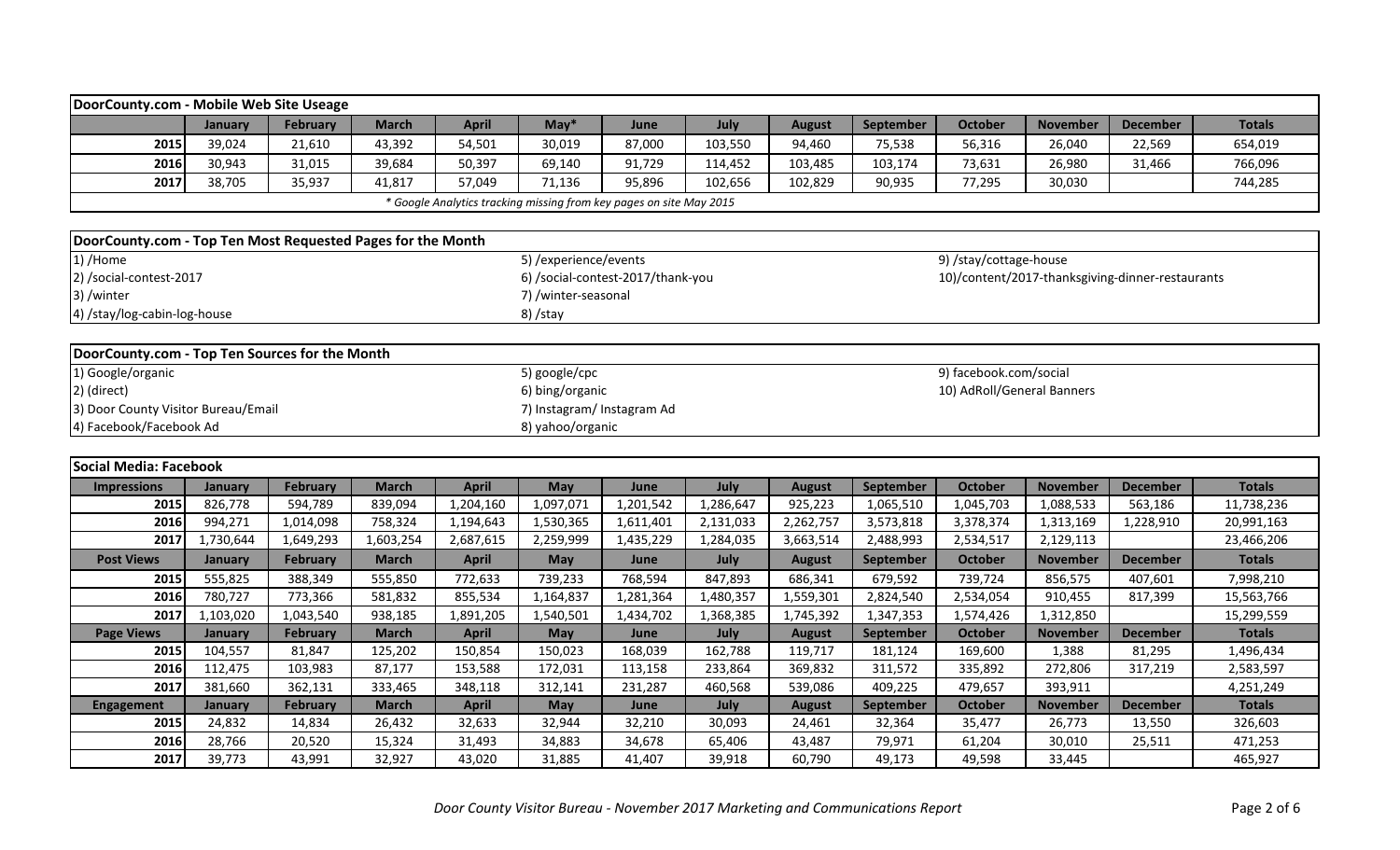| <b>Social Media: Twitter</b>                                     |           |                 |              |              |            |           |            |               |                  |                |                 |                 |                        |
|------------------------------------------------------------------|-----------|-----------------|--------------|--------------|------------|-----------|------------|---------------|------------------|----------------|-----------------|-----------------|------------------------|
| <b>Followers</b>                                                 | January   | <b>February</b> | <b>March</b> | <b>April</b> | May        | June      | July       | <b>August</b> | September        | <b>October</b> | <b>November</b> | <b>December</b> | <b>Annual % Growth</b> |
| 2015                                                             | 3,585     | 3,652           | 3,709        | 3,781        | 3,872      | 3,992     | 4,096      | 4,153         | 4,219            | 4,261          | 4,302           | 4,350           | 21%                    |
| 2016                                                             | 4,411     | 4,459           | 4,547        | 4,588        | 4,661      | 4,760     | 4,878      | 4,955         | 5,019            | 5,068          | 5,086           | 5,136           | 16%                    |
| 2017                                                             | 5,201     | 5,264           | 5,368        | 5,439        | 5,531      | 5,674     | 5,731      | 5,858         | 5,947            | 6,034          | 6,067           |                 |                        |
| <b>Impressions</b>                                               | January   | <b>February</b> | <b>March</b> | <b>April</b> | <b>May</b> | June      | July       | <b>August</b> | <b>September</b> | <b>October</b> | <b>November</b> | <b>December</b> | <b>Totals</b>          |
| 2015                                                             | 2,257,152 | 1,533,877       | 1,517,133    | 704,372      | 2,271,820  | 2,700,702 | 2,634,001  | 4,648,946     | 5,502,863        | 2,459,054      | 4,013,608       | 9,737,951       | 39,981,479             |
| 2016                                                             | 2,709,041 | 7,170,397       | 2,556,102    | 3,822,978    | 5,736,414  | 8,969,016 | 22,713,222 | 6,557,849     | 3,986,430        | 2,503,666      | 1,616,196       | 2,882,856       | 71,224,167             |
| 2017                                                             | 2,816,512 | 4,663,206       | 2,852,765    | 1,830,035    | 5,233,685  | 5,010,000 | 4,870,000  | 6,330,000     | 5,090,000        | 4,200,000      | 3,860,000       |                 | 46,756,203             |
|                                                                  |           |                 |              |              |            |           |            |               |                  |                |                 |                 |                        |
| <b>Pay-Per-Click Results</b>                                     |           |                 |              |              |            |           |            |               |                  |                |                 |                 |                        |
|                                                                  | January   | <b>February</b> | <b>March</b> | <b>April</b> | May        | June      | July       | <b>August</b> | September        | <b>October</b> | <b>November</b> | <b>December</b> | <b>Totals</b>          |
| 2015                                                             | 1,815     | 2,153           | 2,240        | 2,253        | 5,507      | 5,556     | 5,507      | 4,096         | 5,507            | 2,251          | 1,015           | 1,006           | 38,906                 |
| 2016                                                             | 2,577     | 5,584           | 7,131        | 8,905        | 14,312     | 5,161     | 1,365      | 8,939         | 9,289            | 1,357          | 831             | 477             | 65,928                 |
| 2017                                                             | 3,316     | 4,711           | 4,356        | 7,920        | 9,886      | 7,837     | 6,338      | 5,409         | 8,916            | 4,210          | 2,745           |                 | 65,644                 |
|                                                                  |           |                 |              |              |            |           |            |               |                  |                |                 |                 |                        |
| Door County E-Newsletter - Number of E-Mails Sent (with remails) |           |                 |              |              |            |           |            |               |                  |                |                 |                 |                        |
|                                                                  | January   | <b>February</b> | <b>March</b> | <b>April</b> | May        | June      | July       | <b>August</b> | September        | <b>October</b> | <b>November</b> | <b>December</b> | <b>Totals</b>          |
| 2015                                                             | 328,573   | 319,563         | 310,628      | 316,865      | 341,409    | 349,020   | 486,954    | 359,538       | 350,421          | 348,142        | 347,933         | 344,699         | 4,203,745              |
| 2016                                                             | 688,006   | 336,747         | 334,214      | 285,196      | 292,101    | 617,581   | 324,801    | 364,339       | 363,905          | 362,390        | 364,584         | 362,183         | 4,696,047              |
| 2017                                                             | 366,226   | 365,269         | 342,484      | 364,281      | 338,437    | 339,324   | 357,303    | 358,053       | 365,432          | 369,257        | 389,065         |                 | 3,955,131              |
|                                                                  |           |                 |              |              |            |           |            |               |                  |                |                 |                 |                        |
| Door County E-Newsletter - Open Rates                            |           |                 |              |              |            |           |            |               |                  |                |                 |                 |                        |
|                                                                  | January   | <b>February</b> | <b>March</b> | <b>April</b> | May        | June      | July       | <b>August</b> | September        | <b>October</b> | <b>November</b> | <b>December</b> | <b>Average</b>         |
| 2015                                                             | 24.80%    | 23.60%          | 27.70%       | 28.70%       | 26.80%     | 27.10%    | 32.90%     | 24.74%        | 25.71%           | 24.20%         | 21.67%          | 20.06%          | 25.67%                 |

*\*New deployment platform and template introduced for 2017*

| Door County E-Newsletter - Click Thru's |         |          |       |              |            |       |       |        |                  |         |                 |                 |                |
|-----------------------------------------|---------|----------|-------|--------------|------------|-------|-------|--------|------------------|---------|-----------------|-----------------|----------------|
|                                         | January | February | March | April        | <b>May</b> | June  | July  | August | <b>September</b> | October | <b>November</b> | <b>December</b> | <b>Average</b> |
| 2015                                    | 2.60%   | 2.90%    | 3.60% | <b>1.30%</b> | 3.41%      | 4.00% | 5.09% | 3.13%  | 3.85%            | 2.83%   | 2.01%           | 1.61%           | 3.28%          |
| 2016                                    | 3.53%   | L.82%    | 3.22% | 3.58%        | 4.18%      | 3.37% | 3.90% | 2.71%  | 3.63%            | 3.11%   | 1.66%           | 1.72%           | 3.04%          |
| $*2017$                                 | 1.38%   | 1.44%    | 2.46% | 2.54%        | 2.97%      | 3.33% | 3.21% | 3.25%  | 3.95%            | 3.41%   | 1.79%           |                 | 2.70%          |

**2016** 23.32% 20.69% 22.05% 29.88% 30.54% 29.73% 31.08% 26.95% 29.14% 26.27% 22.19% 21.70% 26.13% **\*2017** 19.00% 18.40% 20.00% 20.30% 22.10% 26.90% 21.25% 22.15% 23.93% 23.25% 20.78% 21.64%

*\*New deployment platform and template introduced for 2017*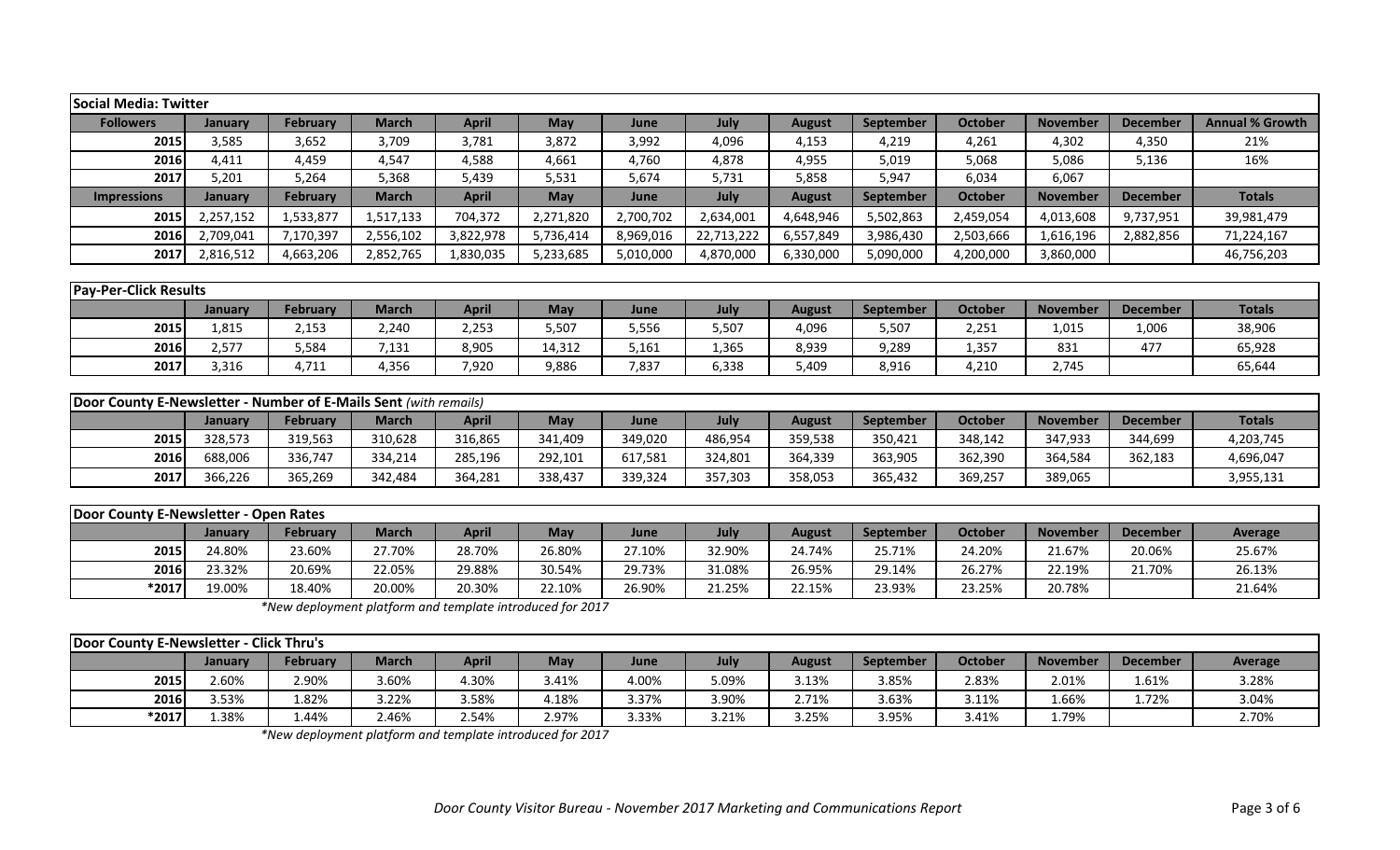| <b>Advertising - Gross Impressions</b> |         |           |              |              |            |             |           |           |            |           |                 |                 |              |
|----------------------------------------|---------|-----------|--------------|--------------|------------|-------------|-----------|-----------|------------|-----------|-----------------|-----------------|--------------|
|                                        | Januarv | February  | <b>March</b> | <b>April</b> | <b>May</b> | <b>June</b> | July      | August    | September  | October   | <b>November</b> | <b>December</b> | <b>Total</b> |
| 2015                                   | 5.346   | 2,679,900 | 5,336,400    | 9,945,248    | 5,628,037  | 1,183,348   | 673,070   | 441,307   | 2,900,619  | 1,587,416 | 6,390           | 6,390           | 30,393,471   |
| 2016                                   | 599,103 | 54,767    | 613,755      | 2,418,226    | 8,905,652  | 7,792,796   | 1,157,356 | 5,096,104 | 4,521,300  | 3,376,859 | 745,927         | 599,977         | 35,881,822   |
| 2017                                   | 985,753 | 833,234   | 1,013,617    | 7,603,408    | 21,657,197 | 8,729,671   | 3,703,971 | 5,517,368 | 30,509,295 | 5,855,064 | 2,353,032       |                 | 88,761,610   |

| Advertising - Media Placed 2017 |         |         |                   |          |                                 |           |          |          |           |                |                 |                 |              |
|---------------------------------|---------|---------|-------------------|----------|---------------------------------|-----------|----------|----------|-----------|----------------|-----------------|-----------------|--------------|
|                                 | January | Februar | <b>March</b>      | April    | <b>May</b>                      | June      | July     | August   | September | <b>October</b> | <b>November</b> | <b>December</b> | <b>Total</b> |
| <b>Total Paid</b>               | 6,875   | 6,678،  | \$6,658           | \$29,250 | \$437,538                       | \$133,477 | \$29,152 | \$42,563 | \$97,545  | \$38,232       | \$22,049        |                 | \$850,016    |
| <b>Co-Op Dollars</b>            | \$6,375 | \$750   | חרר ר<br>ل کے رکز | \$6,525  | $\sim$ $\sim$ $\sim$<br>\$6,525 | 9,825خ    | \$16,025 | \$8,625  | \$7,325   | \$2,625        | \$1,925         | \$1,500         | \$70,250     |

|                                                                                                                                                                            | <b>Online Video Views</b> (includes YouTube channels, Vimeo channel and live or embedded Facebook videos featuring DCVB video content such as Explore The Door, Our Door County, aerial videos, TV ads, etc) |        |         |        |         |         |         |         |         |         |        |        |           |  |
|----------------------------------------------------------------------------------------------------------------------------------------------------------------------------|--------------------------------------------------------------------------------------------------------------------------------------------------------------------------------------------------------------|--------|---------|--------|---------|---------|---------|---------|---------|---------|--------|--------|-----------|--|
| April<br><b>Totals</b><br>October<br><b>February</b><br>May<br>September<br><b>March</b><br>July<br><b>November</b><br><b>December</b><br><b>June</b><br>August<br>Januarv |                                                                                                                                                                                                              |        |         |        |         |         |         |         |         |         |        |        |           |  |
| 2015                                                                                                                                                                       | 731,د                                                                                                                                                                                                        | 7,223  | 8,932   | 8,134  | 13,319  | 16,888  | 20,796  | 24,895  | 21,995  | 23,020  | 18,771 | 19,107 | 189,811   |  |
| 2016                                                                                                                                                                       | 27,083                                                                                                                                                                                                       | 22,279 | 41,152  | 44,323 | 159,171 | 103,794 | 93,713  | 200,640 | 59,224  | 104,412 | 46,546 | 36,831 | 939,168   |  |
| 2017                                                                                                                                                                       | 108.900                                                                                                                                                                                                      | 58,593 | 230,569 | 93,567 | 310,189 | 108,740 | 156,202 | 273,789 | 131,248 | 67,796  | 30,235 |        | L,569,828 |  |

| <b>Media Marketing Program - Impressions</b> |                 |            |              |              |            |             |            |               |                  |            |                 |                 |             |
|----------------------------------------------|-----------------|------------|--------------|--------------|------------|-------------|------------|---------------|------------------|------------|-----------------|-----------------|-------------|
|                                              | January         | February   | <b>March</b> | <b>April</b> | May        | <b>June</b> | July       | <b>August</b> | <b>September</b> | October    | <b>November</b> | <b>December</b> | Totals      |
|                                              | 2015 28,017,364 | 1,823,856  | 20,098,799   | 22,527,085   | 3,830,004  | 19,201,677  | 30,984,433 | 36,995,848    | 9,122,770        | 2,746,629  | 6,293,744       | 16,144,032      | 197,786,241 |
| 2016                                         | 767.047         | 4,699,826  | 39,967,510   | 24,274,037   | 16,899,042 | 31,660,644  | 16,773,144 | 36,910,747    | 13,325,257       | 65,351,054 | 16,580,936      | 134,684,186     | 401,893,430 |
| 20171                                        | 1,622,190       | 23,245,548 | 46,255,024   | 59,347,949   | 63,113,257 | 471.473     | 9,467,495  | 12,243,846    | 9,599,786        | 43,134,997 | 25,556,173      |                 | 294,057,738 |
| <b>2017 GOAL</b>                             | 30,460,385      | 9,619,628  | 29,867,350   | 18,720,410   | 16,305,274 | 23,766,590  | 25,752,035 | 25,565,560    | 19,797,333       | 69,351,188 | 8,808,801       | 34,275,847      | 312,290,401 |
| % TO GOAL                                    | 5%              | 242%       | 155%         | 317%         | 387%       | 2%          | 37%        | 48%           | 48%              | 62%        | 290%            | 0%              | 94%         |

| Media Marketing Program - Visiting Journalists |         |          |              |              |            |      |      |               |           |                |                 |                 |               |
|------------------------------------------------|---------|----------|--------------|--------------|------------|------|------|---------------|-----------|----------------|-----------------|-----------------|---------------|
|                                                | January | February | <b>March</b> | <b>April</b> | <b>May</b> | June | July | <b>August</b> | September | <b>October</b> | <b>November</b> | <b>December</b> | <b>Totals</b> |
| 2015                                           |         |          |              |              |            | 14   | 19   | 12            |           |                |                 |                 |               |
| 2016                                           |         | 12       |              |              |            | 16   |      | 12<br>ᅩ       |           | 14             |                 |                 |               |
| 2017                                           |         |          |              |              |            | 16   |      | ᅩ             |           | 12             |                 |                 |               |
| <b>2017 GOAL</b>                               | 10      |          |              |              |            | 22   |      |               |           | 14             |                 |                 |               |
| % TO GOAL                                      | 110%    |          |              |              | 113%       | 73%  |      | 188%          | 113%      | 86%            |                 |                 | 103%          |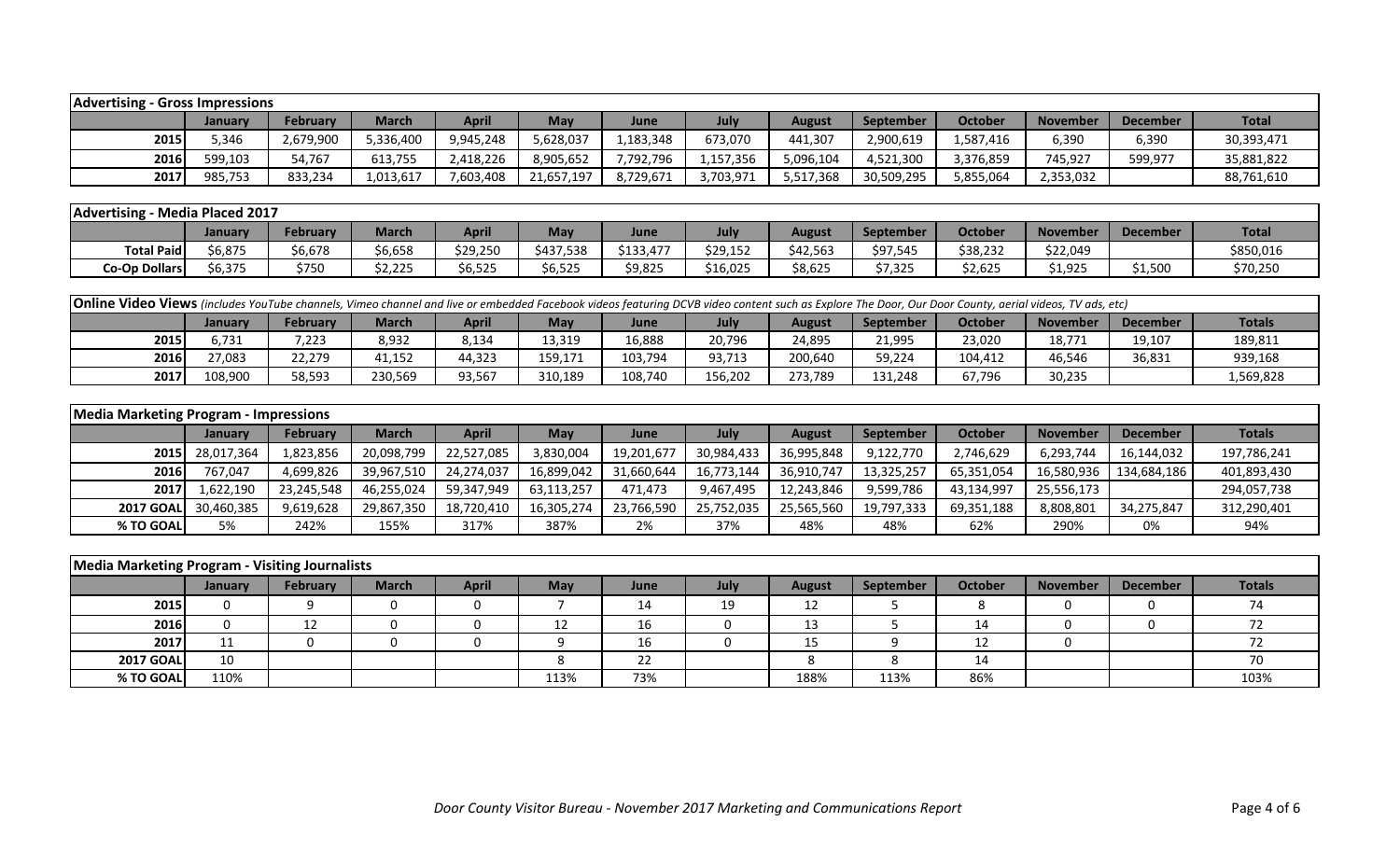| Media Marketing Program - Ad Value Equivalency |           |                 |              |              |             |           |           |               |                |                |                 |                 |               |
|------------------------------------------------|-----------|-----------------|--------------|--------------|-------------|-----------|-----------|---------------|----------------|----------------|-----------------|-----------------|---------------|
|                                                | January   | <b>February</b> | <b>March</b> | <b>April</b> | May         | June      | July      | <b>August</b> | September      | <b>October</b> | <b>November</b> | <b>December</b> | <b>Totals</b> |
| 2015                                           | \$70,320  | \$72,596        | \$80,581     | \$330,607    | \$1,209,143 | \$282,586 | \$168,520 | \$154,576     | \$174,956      | \$40,256       | \$56,902        | \$93,224        | \$2,734,267   |
| 2016                                           | \$147,959 | \$94,919        | \$200,684    | \$186,717    | \$296,988   | \$87,288  | \$133,852 | \$242,453     | \$264,471      | \$136,292      | \$163,845       | \$282,954       | \$2,238,422   |
| 2017                                           | \$84,480  | \$358,050       | \$249,878    | \$323,850    | \$1,422,511 | \$98,393  | \$42,510  | \$176,288     | \$62,018       | \$133,193      | \$125,645       |                 | \$3,076,816   |
|                                                |           |                 |              |              |             |           |           |               |                |                |                 |                 |               |
| <b>Group Tour Contacts</b>                     |           |                 |              |              |             |           |           |               |                |                |                 |                 |               |
|                                                | January   | <b>February</b> | <b>March</b> | <b>April</b> | May         | June      | July      | <b>August</b> | September      | <b>October</b> | <b>November</b> | <b>December</b> | <b>Totals</b> |
| 2015                                           | 134       | 451             | 110          | 206          | 188         | 179       | 176       | 89            | 125            | 67             | 149             | $\mathbf{1}$    | 1,875         |
| 2016                                           | 71        | 614             | 102          | 73           | 58          | 118       | 111       | 209           | 108            | 108            | 109             | 226             | 1,907         |
| 2017                                           | 41        | 329             | 136          | 49           | 133         | 48        | 123       | 133           | 10             | 20             | 113             |                 | 1,135         |
|                                                |           |                 |              |              |             |           |           |               |                |                |                 |                 |               |
| <b>Group Tour Inquiries</b>                    |           |                 |              |              |             |           |           |               |                |                |                 |                 |               |
|                                                | January   | <b>February</b> | <b>March</b> | <b>April</b> | May         | June      | July      | <b>August</b> | September      | <b>October</b> | <b>November</b> | <b>December</b> | <b>Totals</b> |
| 2015                                           | 33        | 19              | 13           | 15           | 12          | 9         | 15        | 13            | 15             | 23             | 8               | -1              | 176           |
| 2016                                           | 41        | 22              | 6            | 15           | 5           | 12        | 9         | 19            | $\overline{7}$ | $\overline{4}$ | $\overline{7}$  | 3               | 150           |
| 2017                                           | 5         | 12              | 10           | 8            | 6           | 8         | 6         | 10            | 5              | 6              | 12              |                 | 88            |
|                                                |           |                 |              |              |             |           |           |               |                |                |                 |                 |               |
| <b>Meeting/Event Planner Contacts</b>          |           |                 |              |              |             |           |           |               |                |                |                 |                 |               |
|                                                | January   | <b>February</b> | <b>March</b> | <b>April</b> | May         | June      | July      | <b>August</b> | September      | <b>October</b> | <b>November</b> | <b>December</b> | <b>Totals</b> |
| 2015                                           | 97        | 85              | 171          | 188          | 209         | 181       | 373       | 120           | 101            | 149            | 52              | 59              | 1,785         |
| 2016                                           | 1,000     | 338             | 158          | 182          | 162         | 18        | 338       | 90            | 170            | 145            | 216             | 3               | 2,820         |
| 2017                                           | 1,508     | 36              | 125          | 671          | 530         | 25        | 519       | 18            | 11             | 17             | 36              |                 | 3,496         |
|                                                |           |                 |              |              |             |           |           |               |                |                |                 |                 |               |
| <b>Meeting/Event Planner Inquiries</b>         |           |                 |              |              |             |           |           |               |                |                |                 |                 |               |
|                                                | January   | <b>February</b> | <b>March</b> | <b>April</b> | May         | June      | July      | <b>August</b> | September      | <b>October</b> | <b>November</b> | <b>December</b> | <b>Totals</b> |
| 2015                                           | 82        | 35              | 42           | 56           | 66          | 76        | 54        | 37            | 31             | 28             | 20              | 21              | 548           |
| 2016                                           | 41        | 35              | 21           | 26           | 40          | 17        | 24        | 21            | 16             | 6              | 9               | $\mathbf{1}$    | 257           |
| 2017                                           | 12        | 10              | 6            | 9            | 14          | 19        | 8         | 11            | 5              | 10             | 8               |                 | 112           |